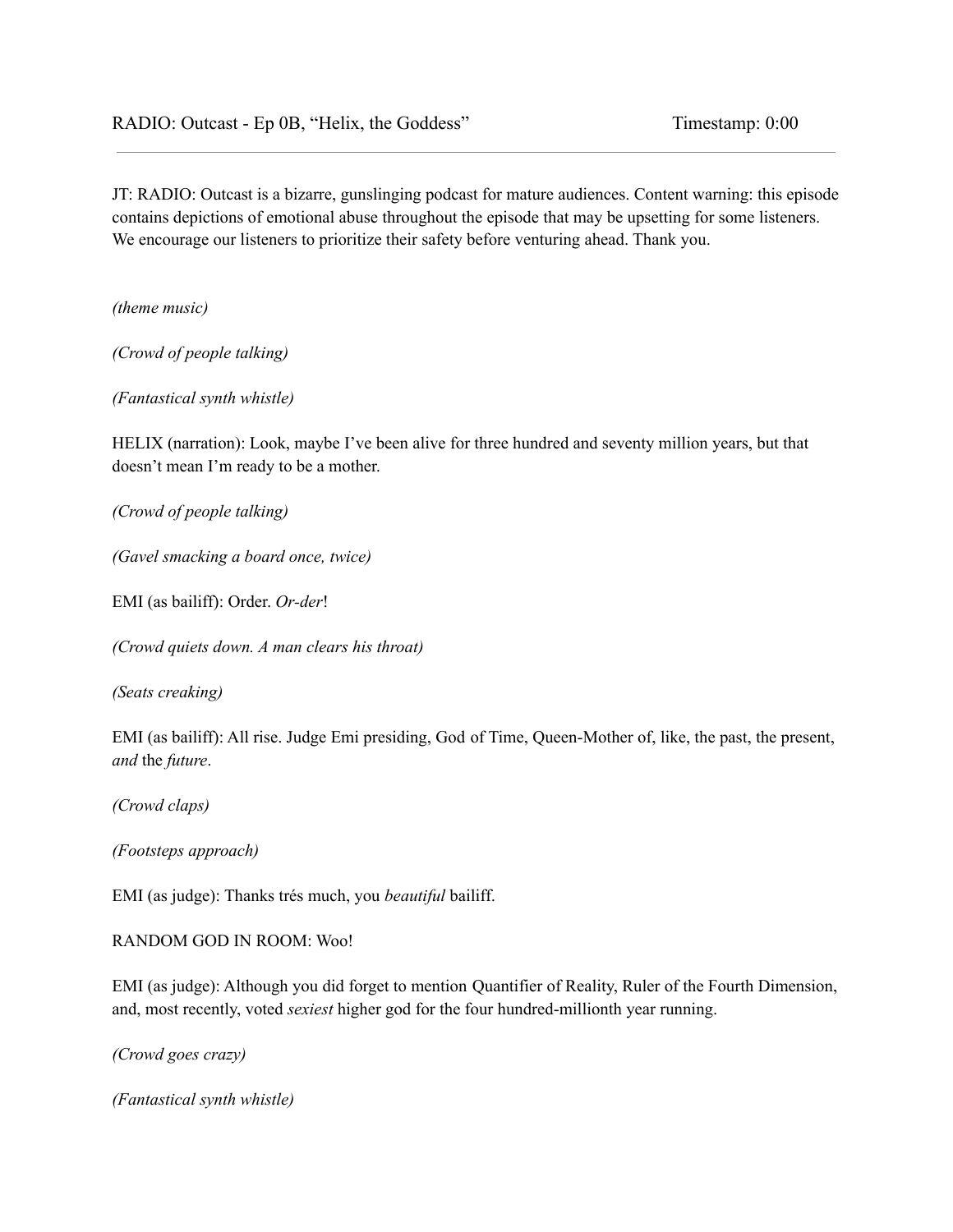HELIX (narration): That's when I knew my ex had lost her *fucking* mind. Emi made herself judge, prosecutor, and even the jury. She'd be sitting in the judge's seat and then just disappear into thin air, appearing somewhere else in the courtroom in an *entirely* different outfit.

*(Crowd mumbling)*

*(A bird flaps around and tweets up a storm)*

*(Fantastical synth whistle)*

HELIX (narration): Coda flew around my head tweeting up a storm. At least I have one friend during all of this bullshit.

## *(Fantastical synth whistle)*

HELIX (narration): My powder blue mockingbird has been by my side all these years, but I'll need more than my little familiar to survive this *bogus* trial. Ever since the four-thousand year-long trial between a sea God and the money Goddess, Order and Chaos have *dipped* from the Heavens' court entirely. "Too much work," they both said. Now, Emi has taken the reins.

EMI (as judge): You may be seated. [beat.] The trial between the Messenger God of Sound known as Helix, versus the God of Time known as *me*, Emi, is now in session.

*(Seats creaking)*

*(Gavel smacking a board once, twice)*

EMI (as judge): Do we have, like, opening statements?

*(Seat slides back quickly)*

HELIX: As a matter of fact, I do!

*(Crowd gasps in outrage)*

*(Coda flaps around and tweets defensively)*

HELIX: If you're going to drag the entire pantheon into our fucked-up relationship problems,

*(Coda flaps around and tweets defensively)*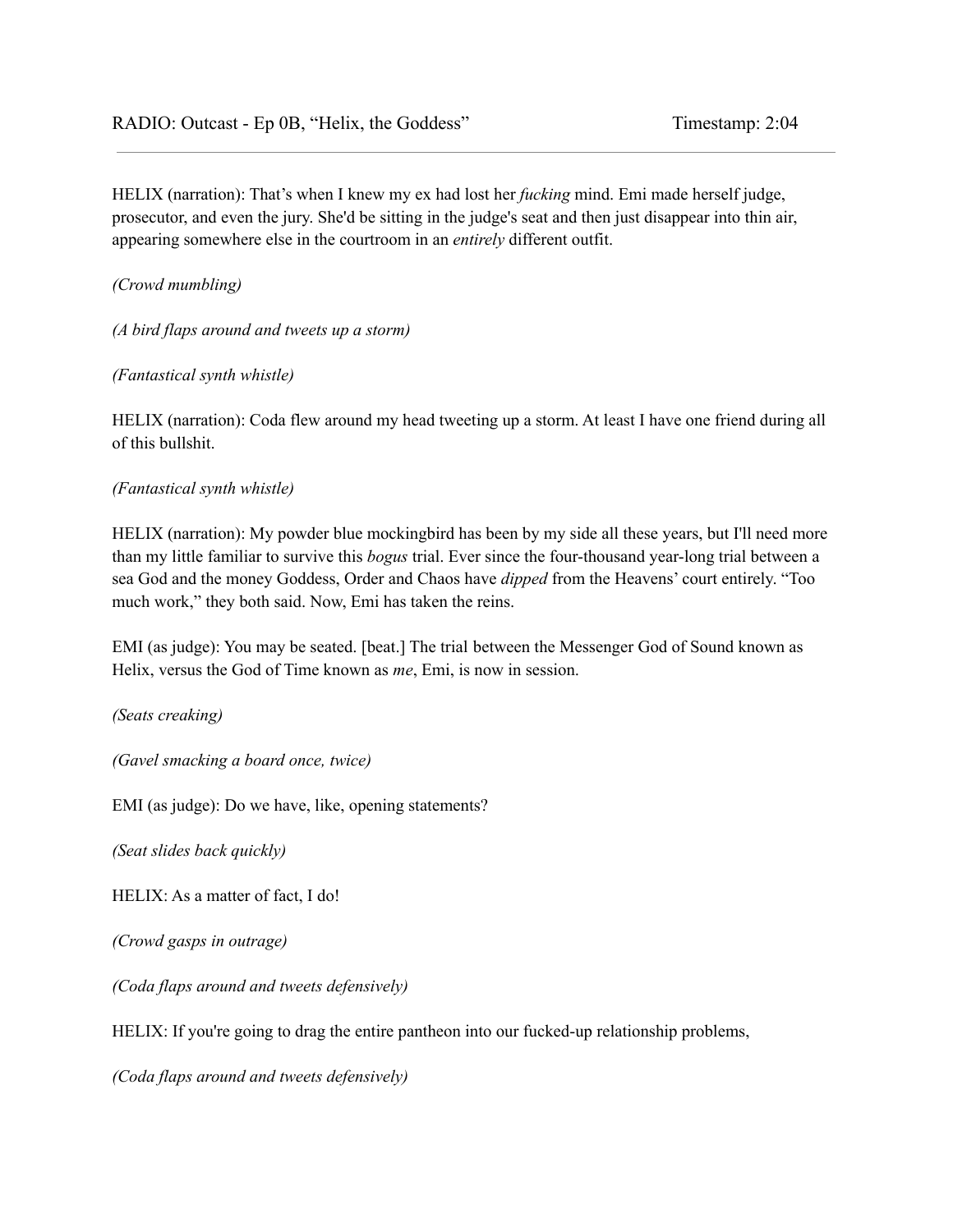HELIX: then allow me to set the record straight. *Emi* has *controlled* me for the past —

EMI (as prosecutor): *Judge*, let's ignore Helix's *petty* outburst and get down to busi-ness.

# *(Crowd mumbling)*

EMI (as prosecutor): As we all know, when two gods are united,

*(Gavel smacking a board once, twice)*

EMI (as prosecutor): con-tract-ua-lly, they are to event-ua-lly fashion a cute, little, half-and-half me and half-and-half you, lesser god.

# *(Jury of Emis claps)*

EMI (as multiple voices in the jury): Yes! / Duh. / Obviously. / We all know that.

# *(Clapping continues)*

EMI (as prosecutor): But it's been, like, *millenia*, and I have proof that instead of committing to this most noble *ritual*, Helix has been acting like [she gags] a *human*!

## *(Crowd gasps in horror)*

RANDOM GOD IN CROWD: Oh my -- ugh! Ugh!

EMI (as prosecutor): And honestly, your grace, it's pretty *gross* and unfair to a god as *amazing* as yourself.

*(Crowd claps)*

EMI (as judge): Aw, *too true*.

*(Gavel smacking a board once, twice)*

EMI (as judge): Bring out the first witness.

*(Crowd whispers in anticipation)*

EMI (as prosecutor): Your honor, I call to the stand the all-seeing Messenger God of Sight. Spectra.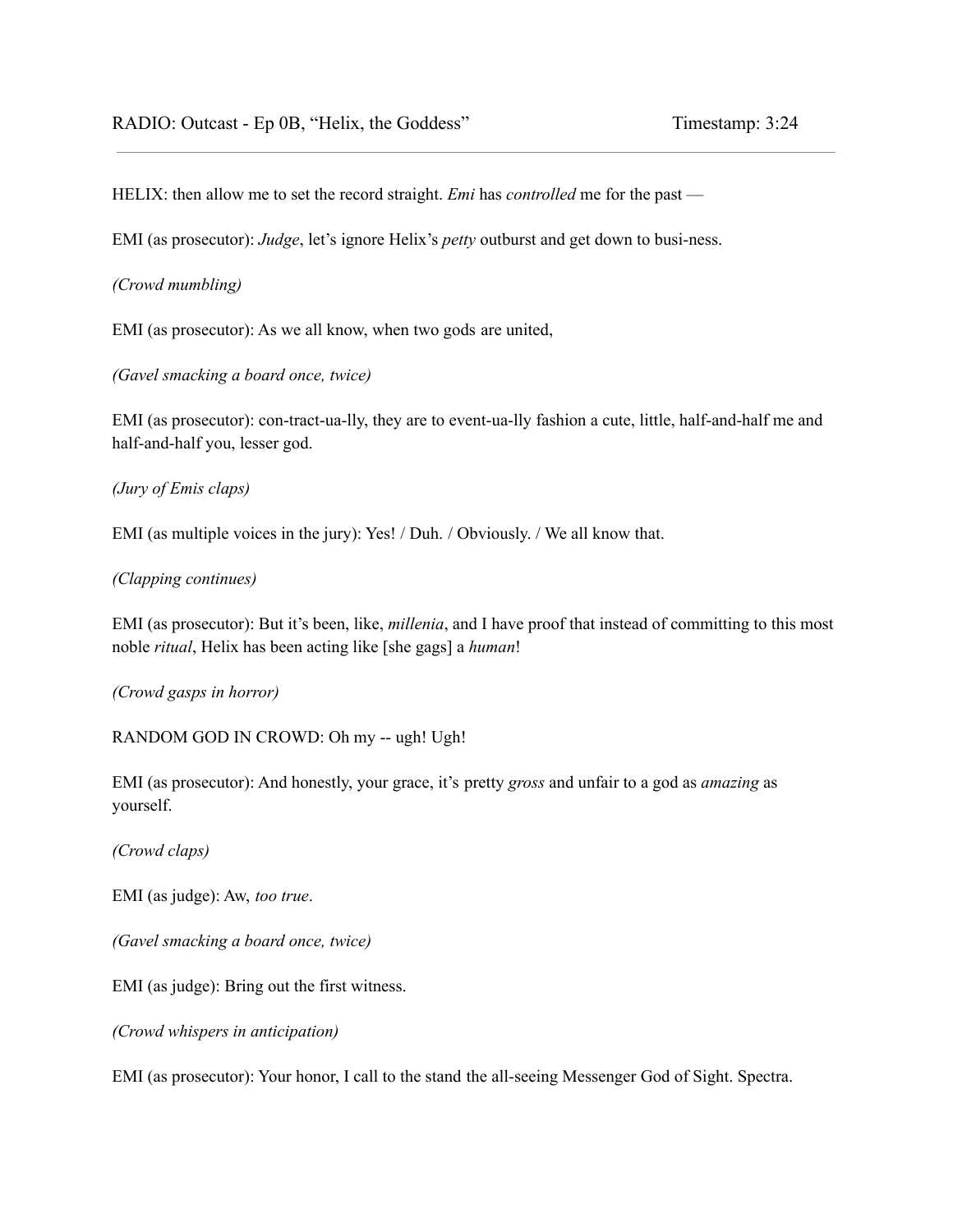HELIX (narration): One of my four sisters, Spectra.

*(Fantastical synth whistle)*

HELIX (narration): She's *hated* me since our conception. Always jockeying to be the most powerful of the sensory messenger daughters.

*(Crowd whispers in anticipation)*

*(Heels approach)*

*(Seat creaks)*

*(A lighter flicks open)*

*(Lighter struck once, twice, thrice)*

*(Cigarette hisses to life)*

*(Spectra takes a drag of cigarette)*

SPECTRA: So, yeah. I *saw* Helix spending her days and nights on Earth, partying and *DJing* in the basements of clubs in New York City.

*(A lighter snaps closed)*

SPECTRA: With the *humans*.

*(Crowd gasps in horror and disgust)*

SPECTRA: She wasn't even being worshipped.

*(Crowd screams in tandem scandalization)*

HELIX (narration): Emi brought out my other three sisters.

*(Fantastical synth whistle)*

HELIX (narration): Instead of defending me, they each pled the five million-and-fifth. *None of them* wanted to face Emi's wrath. Even if it meant my demise.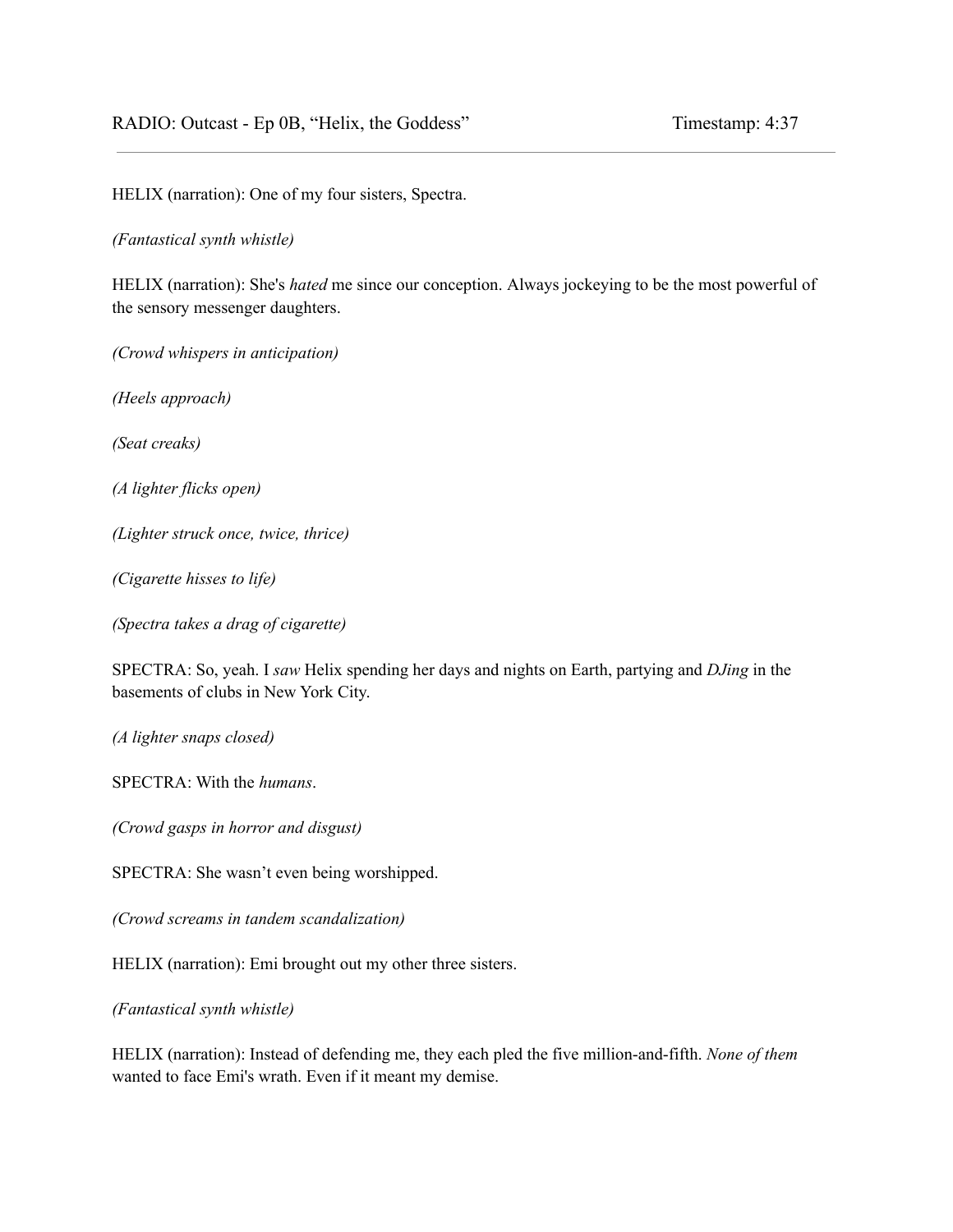*(Gavel smacking a board once, twice)*

EMI (as prosecutor): I call to the stand the Messenger God of Touch.

*(Crowd claps)*

*(Gavel smacking a board once, twice)*

EMI (as prosecutor): I call to the stand the Messenger God of Smell.

*(Crowd claps)*

HELIX (narration): Spectra was the worst. It was *obvious* she wanted me to face the maximum punishment. Because making me look bad has always been her favorite way of winning.

*(Coda tweets in protest)*

*(Gavel smacking a board once, twice)*

*(Coda tweets in disappointment)*

HELIX (narration): The others didn't have much to add. They all agreed: I'd gone too long without fulfilling my end of the contract. Because of Emi, I had been allowed to create things like the ticking of a clock, the chorus of birds in the morning, *hell*, even hip-hop wouldn't exist without our union. All Emi was asking for, in the Gods' eyes, was what was owed to her. A divine child.

*(Gavel smacking a board once, twice)*

EMI (as judge): That's *enough* witnesses. I think, like, we've all heard enough. Am I right, my sweet audience?

*(Crowd hoots, hollers, and cheers)*

## *(Fantastical synth whistle)*

HELIX (narration): The pantheon ate Emi's *whole* schtick up. She painted me out as the pantheon's greatest villain. A weakness. Someone to blame for *everything wrong* in the heavens. Even the God of Intuition looked like he knew exactly where this was going. I'd always be too young, too irresponsible, too human. [beat] And *now,* I'd been too selfish. Even my own mother, the All-Mother of Communication, looked at me like I had brought this all on myself. [beat] I couldn't bear to turn around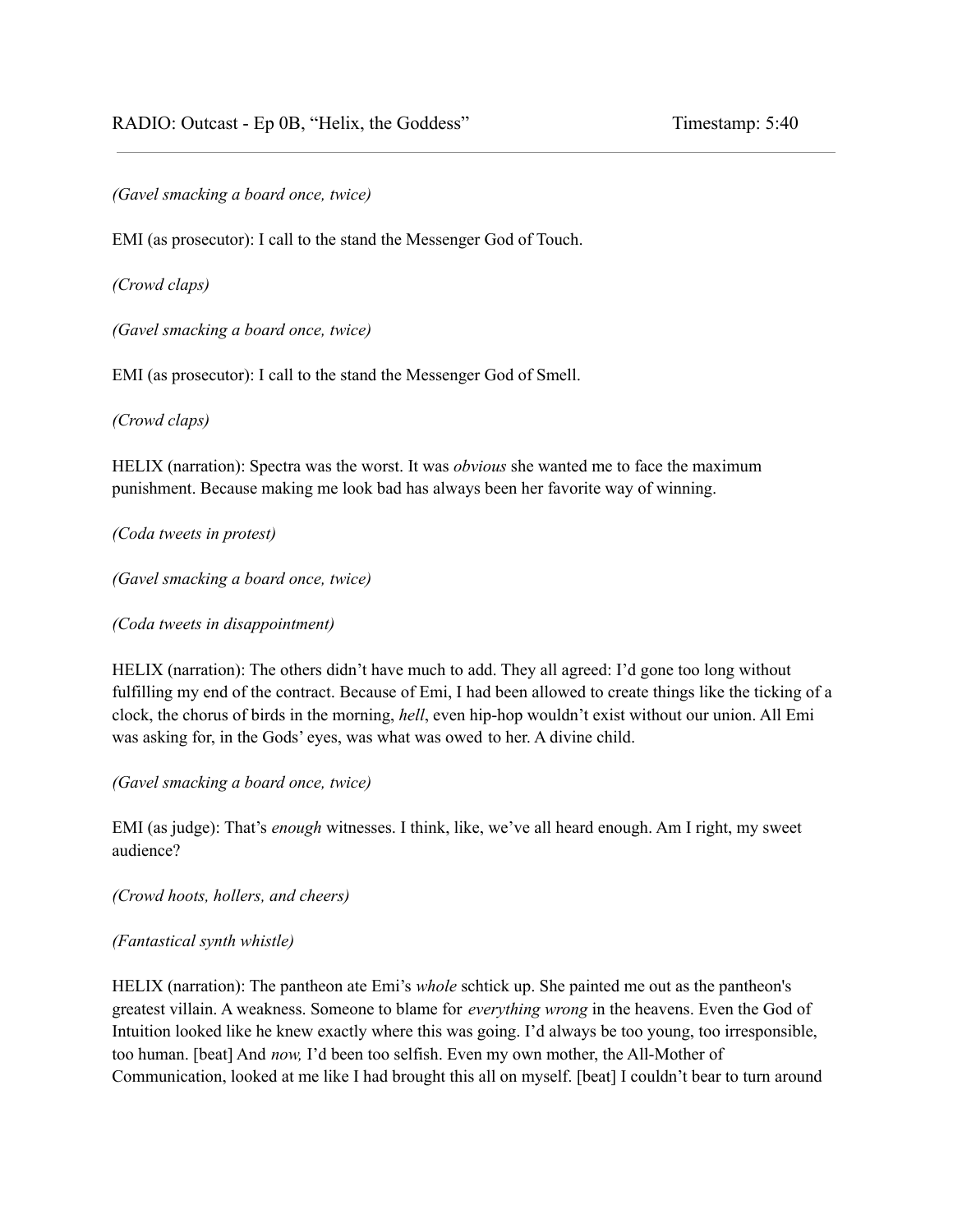and look at her. To face the disappointment. I'd embarrassed myself, my union, my title, and worst of all, my mother.

EMI (as judge): Now, does the *beautiful* prosecution have a recommendation?

EMI (as prosecution): Judge.

*(Seat slides back quickly)*

EMI (as prosecution): We recommend, like, the *most maximum punishment.*

*(Crowd mumblees in pleased shock)*

*(Coda flaps around and tweets angrily)*

EMI (as judge): And what does the *lovely* jury recommend?

EMI (as jury foreman): Judge Emi, we the jury recommend the maximum punishment for the Messenger God of Sound known as Helix.

*(Crowd claps and mumbles)*

*(Coda flaps around and tweets angrily)*

*(Coda flaps and tweets in disappoint)*

*(Smacking a table)*

HELIX: Stop this! Why are all of you just letting her do this?

*(Fantastical synth whistle)*

HELIX (narration): But I knew the answer. It was fear.

*(Gavel smacking a board once, twice)*

EMI (as judge): A sound argument from both Judge Emi and Jury Foreman Emi.

*(Polite clapping)*

EMI (as judge): And *lastly*, what about our dear audience?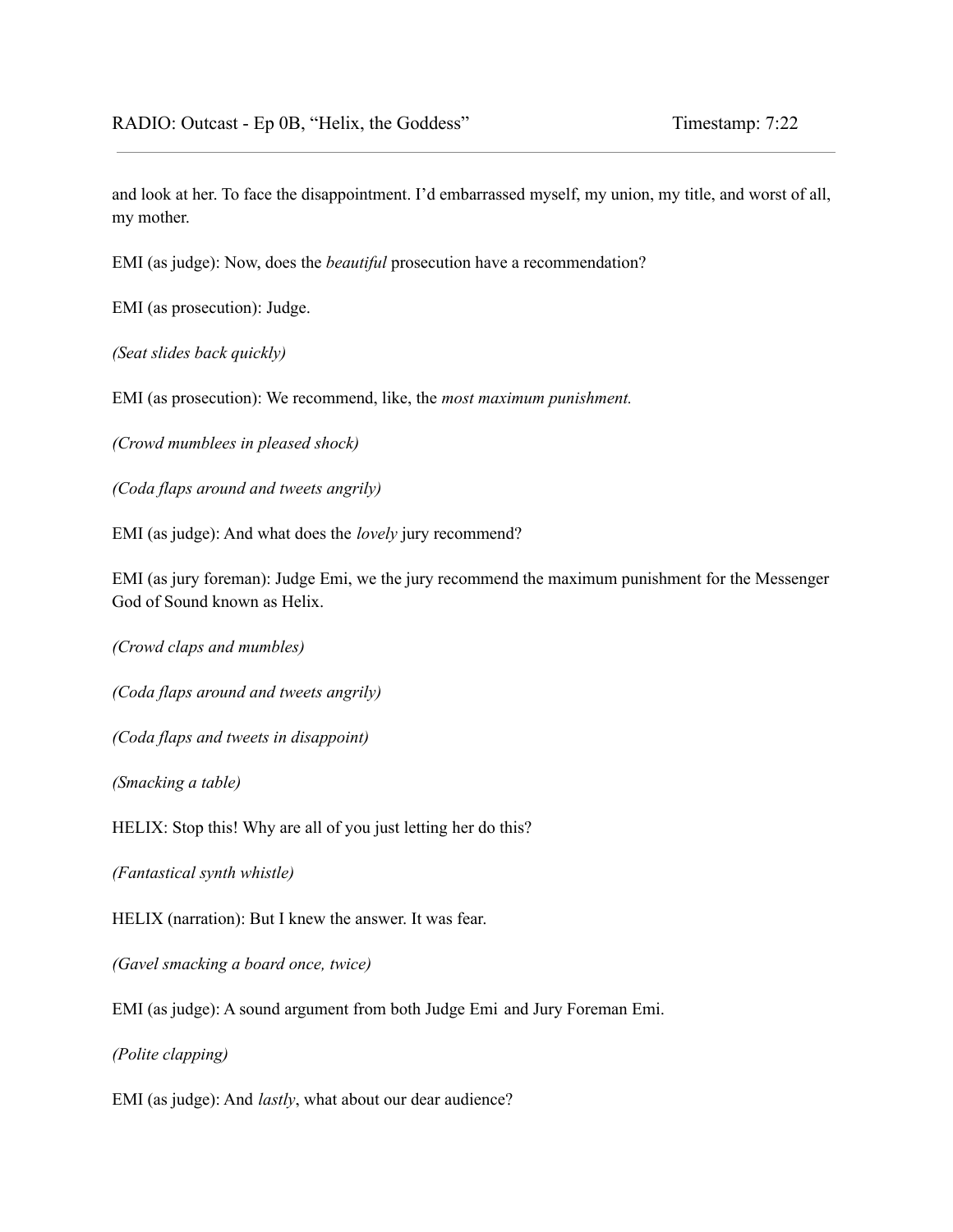*(People cheer in agreement)*

RANDOM GOD: Get her out of here!

*(Coda flaps and tweets snappishly)*

HELIX: What? You can't ask them -

*(Gavel smacking a board once, twice)*

EMI (as judge): Well, Helix. It seems the verdict is like, *totally clear*. You must know that this comes from a place of love. My lo-

HELIX: Love? Did you ever actually love me?

*(Crowd gasps in shock)*

HELIX: You think because you're some *higher* God, you can sleep --

*(Gavel smacking a board once, twice, thrice!)*

HELIX: -- around with dozens of other minor deities behind my back. And I'm not supposed to care? No!

*(Coda enthusiastically tweets in agreement)*

*(Gavel smacking a board once, twice, thrice!)*

HELIX: I think you used me. As a matter of fact, I think *all of you* Gods just use each other, and I'm -

*(Coda enthusiastically tweets in agreement)*

*(Gavel smacking a board once, twice!)*

*(Emi yawns)*

*(eerie music fades in)*

EMI (as judge): You know what you sound like? [beat] A human.

*(Crowd laughs)*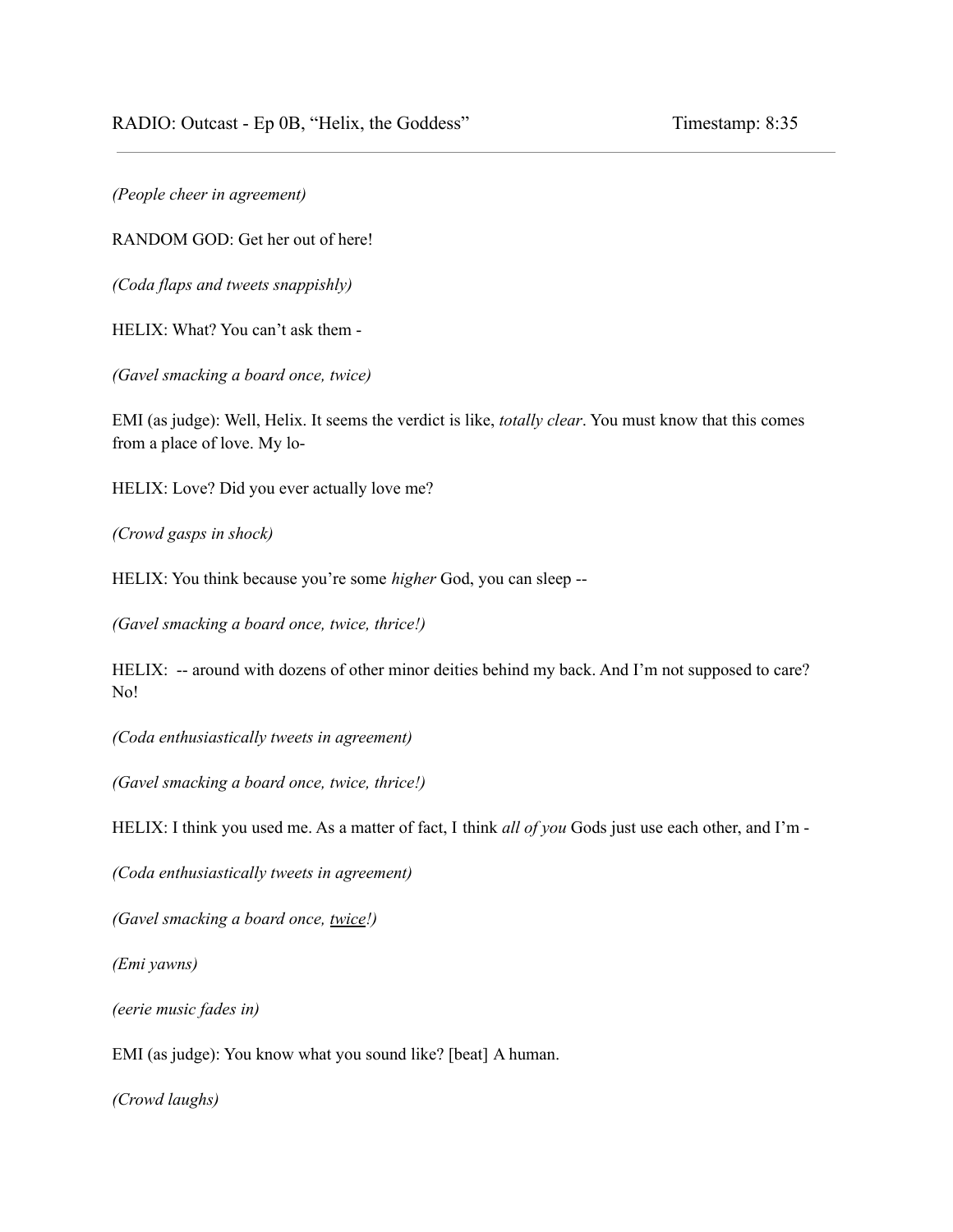EMI (as judge): And since you *want* to act so *humanoid*. Well, let's grant your petty wish.

*(Gavel smacking a board once, twice)*

*(Crowd claps)*

EMI: For Helix, I grant the maximum punishment.

*(Crowd cheers)*

*(Eerie music continues)*

*(High-pitched hum)*

HELIX: Wait? What the fuck is -

*(fade in: vibrating portal sound)*

HELIX: I -

*(rise: vibrating portal sound)*

*(louder: vibrating portal sound)*

*(sudden stop: vibrating portal sound)*

*(...)*

*(Low hum)*

*(Slow, out-of-time ticking)*

HELIX (narration): One moment I was staring into the face of my former lover. [beat] Someone I used to confide in, change the world with, now turned into some *vengeful* monster. I saw a dark look in her eyes. I turned to look for my mother, to reach out for help, but then, --

*(Out-of-time ticking speeds up)*

HELIX (narration): -- in the very next moment, *everything* went radio silent.

*(...)*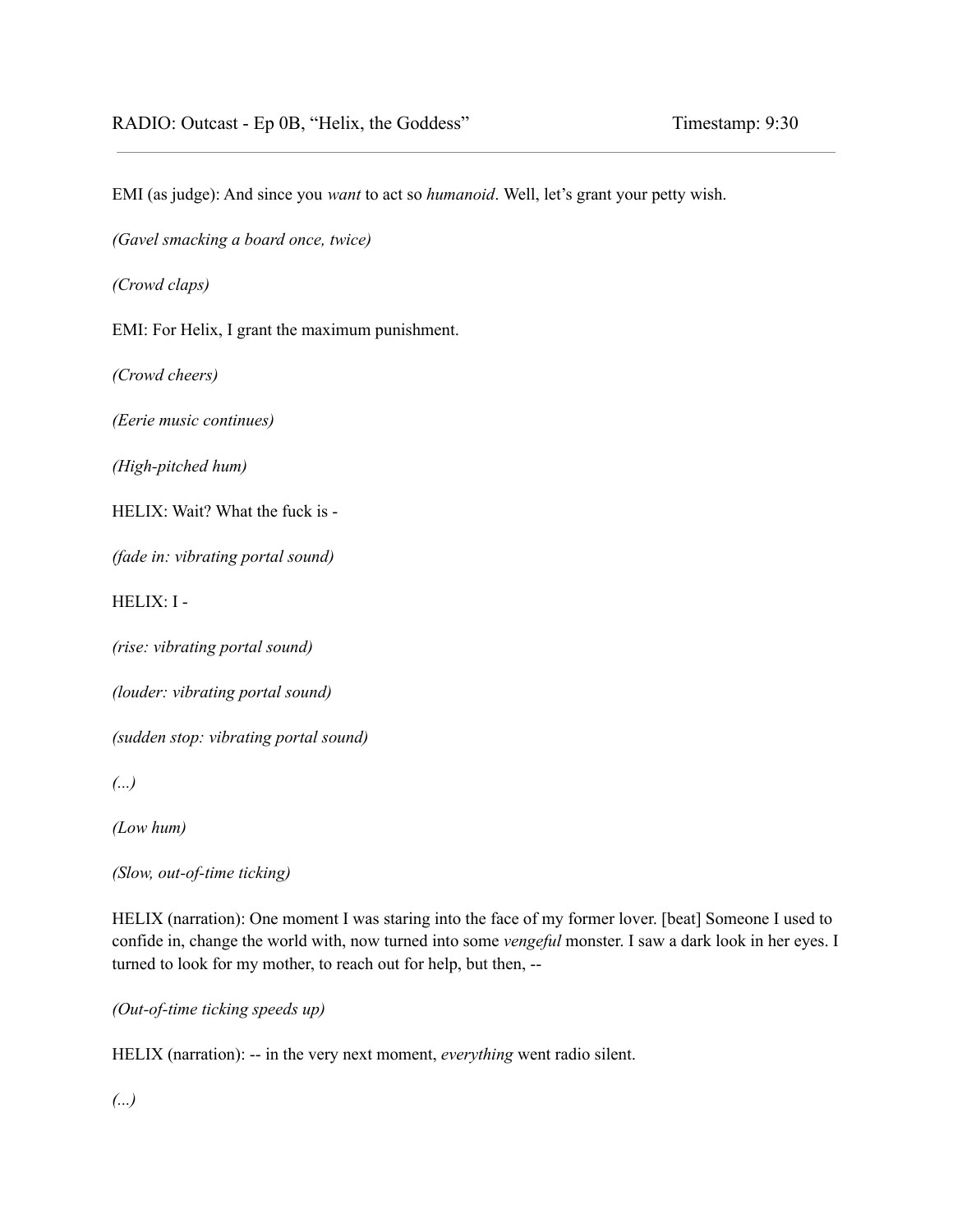*(Warbling, sinister hum)*

*(THUD)*

HELIX: Oof!

*(Fantastical synth whistle)*

HELIX (narration): I found myself sitting on top of a heap of funky silk dresses. For a moment, I thought I was back in Brooklyn. Wouldn't be my first time waking up in a coat-room the day after a party. The room *I* was in took me back to my gramophone days. Stuff I hadn't seen in nearly a century. A table nearby was stacked with loose powder jars and tins of soot. There was an open chest bursting with corsets and frilly bloomers. I tried to get up a bunch of times but I felt like shit. Like half of me had been scooped out of my insides. I had to crawl out from under the dresses all while Coda freaked around my head.

*(Quiet hum)*

*(Coda flutters about and tweets in distress)*

HELIX: Fuck.

*(Floorboard breaks)*

*(Coda flutters about and tweets in distress)*

HELIX: We'll be okay. We're okay. We've just got to figure out just what the hell Emi's maximum punishment is.

*(Coda tweets)*

*(Coda flutters about)*

HELIX: Where *are* we?

*(Coda flutters about)*

*(Fantastical synth whistle)*